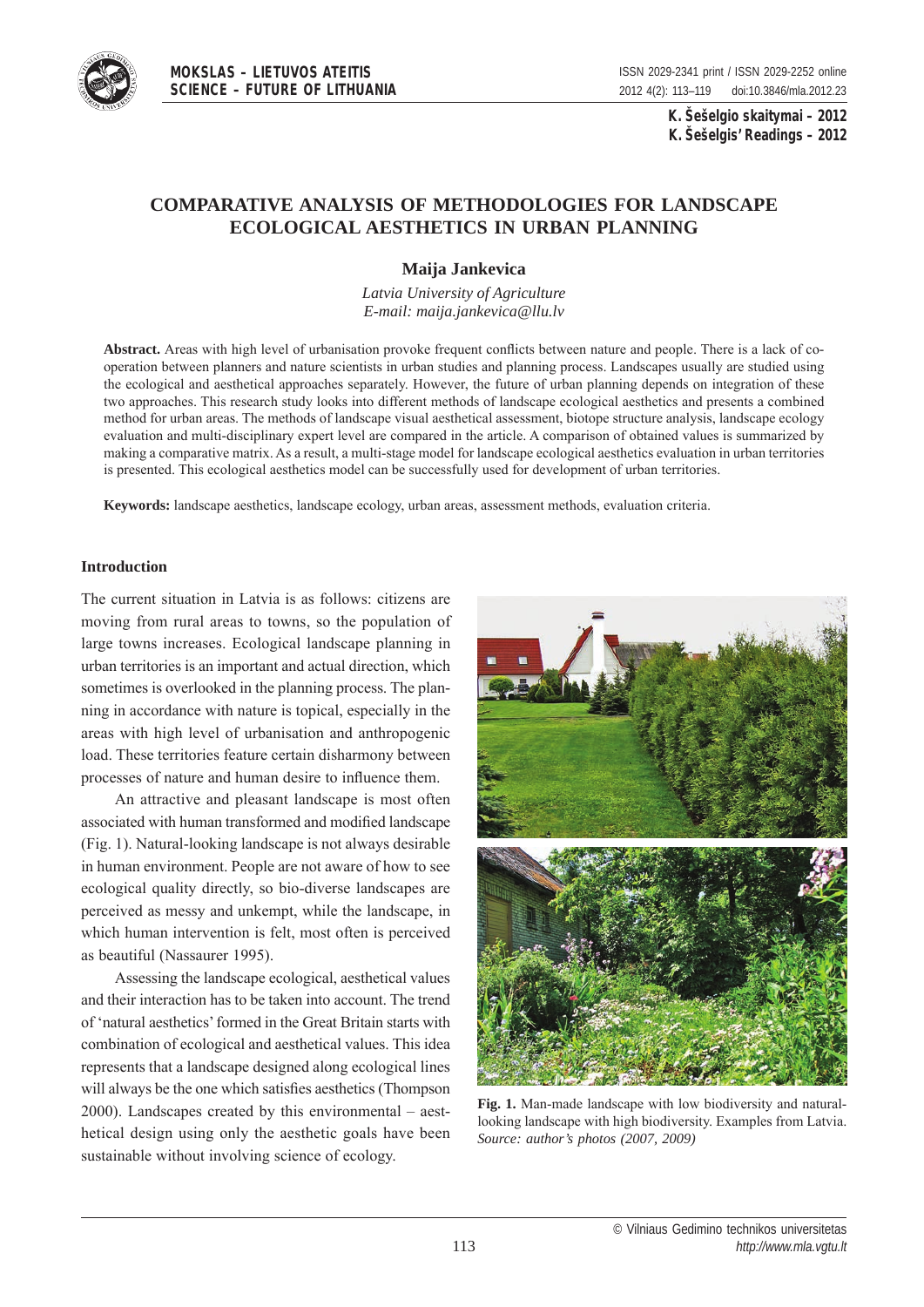However, the discipline of landscape ecology is very important for future landscape sustainability. Ecologists and landscape architects both need to collaborate and organize the urban planning process together. Urban planning for sustainable future depends on the combination of these two researchers in finding a compromise between the natural and man-made landscapes to satisfy the needs of both parties.

The main purpose of this study was to create a combined assessment method for ecological aesthetics in urban territories. The main tasks were to overview different methods used to assess landscape aesthetics, landscape ecology, describe multi-disciplinary expert methods and summarize these methods in a matrix.

## **materials and methods**

General scientific qualitative research methods have been used in the study. To elaborate the new ecological aesthetics assessment method, as well as to interpret and compare different methods a monographic or descriptive method has been applied. It is based on the use of the existing concepts and theories. The method of synthesis has been used for the formulation of interface and combination of evaluation matrix.

Research methods have been divided into three groups to define the specifics of landscape ecological aesthetics assessment tools. The first group includes visual landscape assessment methods. The second group consists of ecological planning methods, and the last one is devoted to a multi-disciplinary expert interview based on the methods used to determine the best way for finding the point of view from different specialists.

Perception-based method is backed-up by people's psychology and philosophical approach in the evaluation of landscape aesthetics (Melluma, Leinerte 1992). Design objective method characterises landscape aesthetics by analysis of landscape visual structure, pattern, diversity, harmony etc., used in planning and composition (Ziemeļniece 1998). The last landscape visual assessment method has been chosen for this study is K. Lynch's 'city image' method (Lynch 1960) of analysing districts, edges, nodes, landmarks and links in city plans.

One of the ecological planning methods is biotope structure analysis in which ecologically valuable biotopes, such as woodlands and grasslands with broadleaved deciduous forest trees, are identified (Lövenhaft *et al*. 2002). Method of landscape ecology principles (Forman 1995) includes concepts of patches created by landscape elements, corridors and landscape matrixes, natural network, connectivity, fragmentation of landscape to characterise the structure of landscape. Method of sustainable landscape principles focuses on decreasing anthropological load, creating ecological linkage with the surrounding areas and introducing green areas (Kühn 2003).

There are experts that have to be involved in urban planning, for example architect, territorial planner, landscape architect, biologist, ecologist. Such multi-disciplinary approach helps to find out a viewpoint of different specialists. Expert interviews can be conducted using assessment of photographs, questionnaires or unstructured interview questions.

As a result, a matrix with two different axes was developed. Multi-disciplinary methods link certain ecological and aesthetic approaches.

## **Results and Discussion**

## *Landscape Visual Assessment*

Perception-based method is subjective and it depends on the observers characteristics and traits, for example age, previous experience, profession, place of residence and mood (Melluma, Leinerte 1992). Criteria of landscape perception are: landscape beauty, harmony, order, diversity, secrecy and safety (Table 1). After assessing the landscape, an observer makes his own interpretation of this perceived landscape. Subjective assessment uses different values: like - dislike, or descriptive values (silent, boring, pleasant etc.).

| Landscape | Assessment |           |           |  |  |  |  |  |
|-----------|------------|-----------|-----------|--|--|--|--|--|
| criteria  |            | 2         | 3         |  |  |  |  |  |
| Beauty    | ugly       | likely    | beautiful |  |  |  |  |  |
| Diversity | simple     | different | complex   |  |  |  |  |  |
| Harmony   | chaotic    | balanced  | harmonic  |  |  |  |  |  |
| Order     | messy      | unsettled | orderly   |  |  |  |  |  |
| Safety    | unsafe     | pleasant  | safe      |  |  |  |  |  |

Table 1. Assessment matrix of the Perception-based Method

*Source: the author*

After calculating scores for different landscapes, the grade of landscape quality can be determined.

The design objective method simplifies, perceives and analyses landscape physical elements, such as relief, water, trees using their shape, lines, texture and colour (Zigmunde 2010). Landscape observer is a person who has professional skills – experience, cognition, talent. Assessing is divided in two stages:

− The analysis of a landscape pattern;

− the analysis of landscape scenery (Table 2).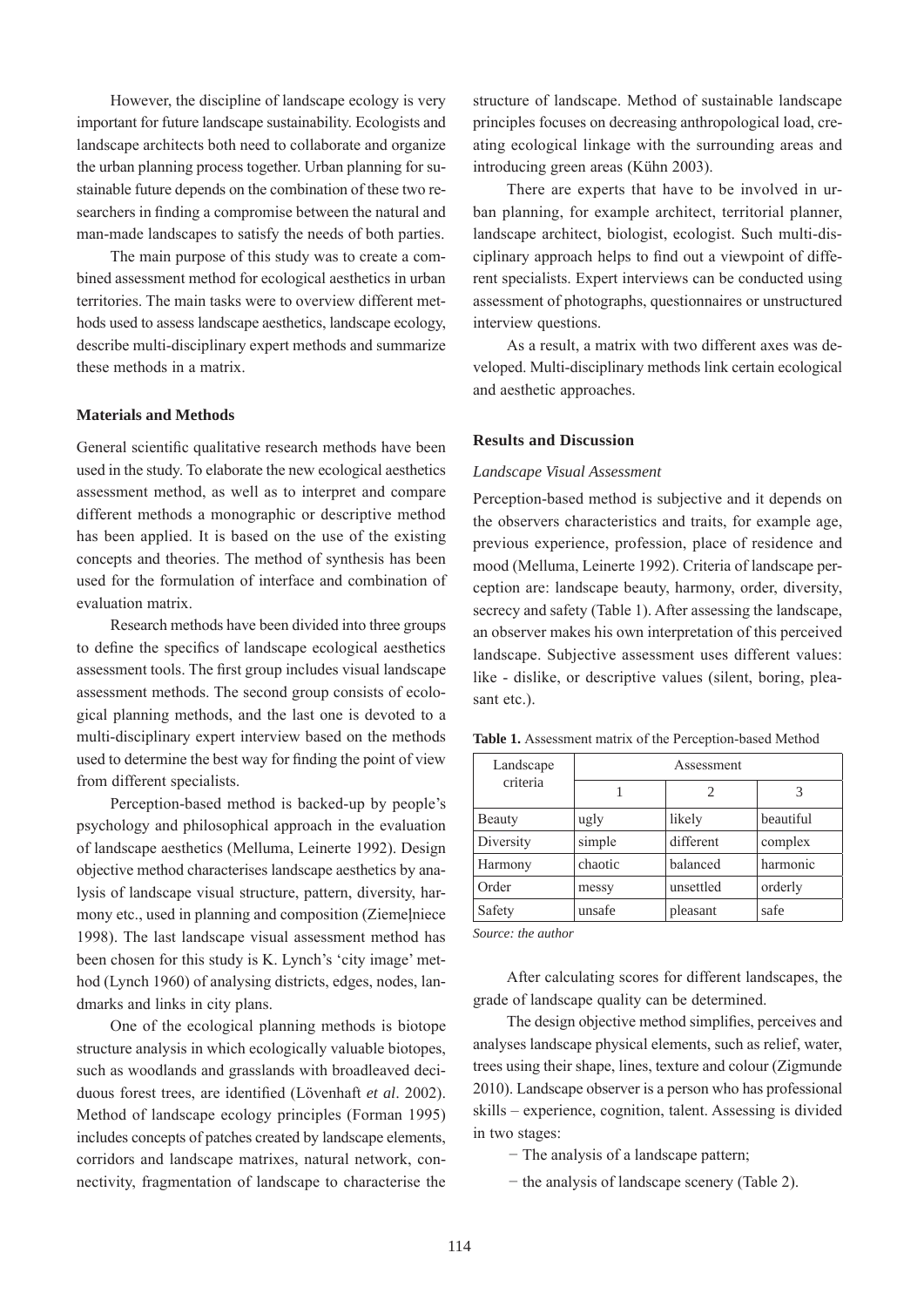**table 2.** Assessment matrix of the Design Method

| Landscape                         | Qualities of landscape elements |         |            |            |                |          |  |  |  |
|-----------------------------------|---------------------------------|---------|------------|------------|----------------|----------|--|--|--|
| pattern                           | scale<br>shape                  |         |            | colour     |                | texture  |  |  |  |
| Landscape<br>element 1            | round                           |         | small      | grey       |                | coarse   |  |  |  |
| Landscape<br>element <sub>2</sub> | curved                          |         | large      | colourful  |                | plain    |  |  |  |
| Landscape<br>element 3            | square                          |         | wide       | vivid      |                | scratchy |  |  |  |
|                                   | Quality of landscape scenery    |         |            |            |                |          |  |  |  |
| Scenery                           | Accessibility                   |         | Visibility |            | Expressiveness |          |  |  |  |
| Foreground                        | available                       | open    |            | colourless |                |          |  |  |  |
| Background                        | closed                          |         | limited    |            | neutral        |          |  |  |  |
| Side-scenes                       | limited                         |         | partly     |            | inexpressive   |          |  |  |  |
| Domain                            | limited                         | visible |            | expressive |                |          |  |  |  |

*Source: the author*

The third method is the Sensitive Landscape Assessment Method developed by Kevin Lynch especially for urban areas with intensive anthropogenic load (Fig. 2). This is a cartographic method, where important places of the city are marked, for example landmarks, high objects and connections (Lynch 1960).

However, this method is difficult to reconcile with ecological methods. Almost all objects that are evaluated in this method are man-made. Only rivers are natural objects that serve as barriers in the city, in the Jelgava's example. Pleasant views include natural territories – floodplain grasslands, meadows and water areas.

The first two methods are combinable with perception of ecological values and usable in urban planning situations. Difference between the two methods is the observer, whereas the Design Method requires an expert to obtain values, and thus this method is more objective and reliable. Natural objects like trees, meadows, water objects bear the most of aesthetic values, therefore these landscape elements fit in the ecological assessment. Historical or modern neat architecture also has aesthetic values in urban areas.

#### *Landscape Ecological Assessment*

Landscape ecology studies nature's processes which make up the ecological background of nature. The most important part of landscape ecology is to maintain the biological diversity. In urban places landscape becomes uniform and fragmental.

Biotope structure analysis identifies and classifies different ecologically valuable biotopes in urban landscapes (Lövenhaft *et al.* 2002), for example deciduous forest, grassland, swamp, water area and developed land (Fig. 3). Four types of planning categories can be identified – core areas, connectivity zones, buffer zones and green development areas.

There are solitary deciduous trees and dead wood stems marked on the larger scale maps. Example of Jelgava shows ecologically valuable biotopes in the centre of the city. Core area with significant ecological values is Pils Island centre area, connectivity zones are river shores, swamp and park near Jelgava palace. Buffer zones surround the core and connectivity zones, for example small private residential areas. Green development areas with high ecological potential are found within the core areas. These are floodplain meadows on the Pils Island.



**fig. 2.** Fragment of Jelgava 'City Image' analysis visual connection; visual connection;  $\mathbb{Z}$  visual connection;  $\mathbb{Z}$  edges; \* node;  $\bigcirc$  region; O landmark;  $\rightarrow$  gate;  $\vee$  view;  $\times$  tourniquet;  $\wedge$  high object;  $\sim$  barrier. *Source: made by the author on the publishers 'Jāņa sēta' maps*





forest with old-growth trees;  $\angle\angle\angle$  grasslands and meadows; swamp; water;  $\vee$  developed land with dense vegetation cover;  $\Box$  developed land without/sparse vegetation cover. *Source: made by the author on the publishers 'Jāņa sēta' maps*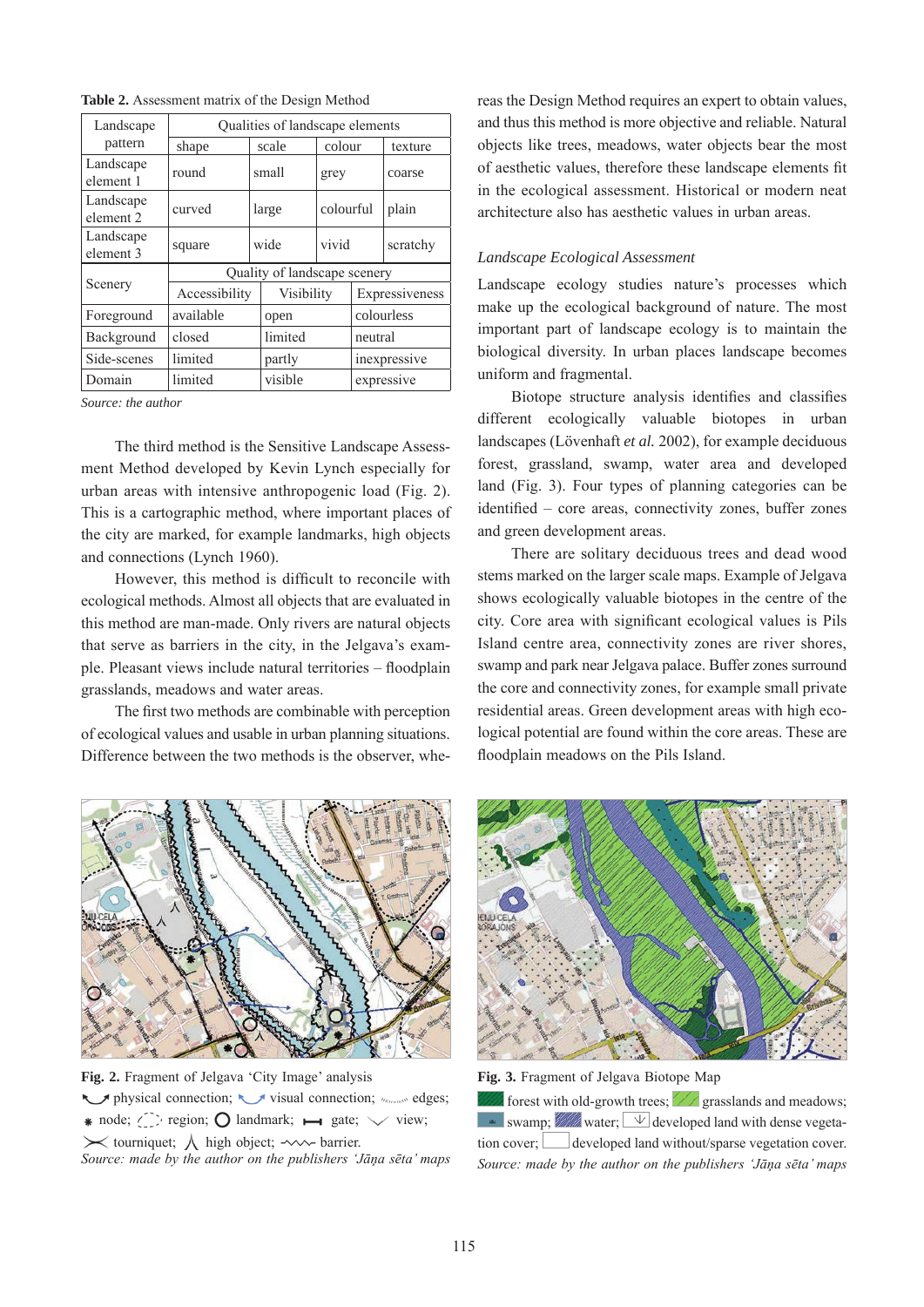All biotopes can be also summarized in a matrix.

Method of Landscape Ecology Principles could be referred also as a cartographic method (Fig. 4). Main elements that have to be identified on a map are:

- − patches, green wedges (territories with high ecological potential – woods, grasslands);
- − bio-corridors (alleys and routes which link green wedges);
- − greenways (large green belts that form next to watercourses and forest edges); and
- − matrix (space between patches and corridors farmlands and urban areas).

These three elements create the green network of the city, which describes how the spatial structure of landscape influences the migration of species among the patches (Zigmunde 2010). If these territories are not connected, it may cause landscape fragmentation.

Method of Sustainable Landscape can be used in territorial planning. It analyzes sustainable techniques usable in urban territories:

- − increasing the proportion of green areas (maintenance of the existing and development of new parks, re-use of public space infrastructure for parks);
- − creating green built structures (roofs, walls, bridges, tunnels);
- − planning the environmental friendly transport structure;
- − use of renewable resources (solar, wind, wave and tidal energy);
- − use of environment-friendly materials;
- − recycling; and
- − planning intensive and extensive wetlands near the city.

This method is good for planning process in the already green cities which have long-term and strong background of living in accordance with nature. This is not the case of Latvia. Ecological thinking here is in an early stage, thus we have to begin with the identification of the ecological problems. The Method of Sustainable Landscape will be advisable after identifying landscape ecological aesthetics in urban territories for further process of sustainable development in Latvian towns.

The first two ecological methods are similar; they only differ by the scale. After identifying bio-corridors and patches, an analysis of separate biotopes and species in them should be made.

## *Multi-disciplinary Level Assessment*

Landscape ecological aesthetics is an interdisciplinary research area which involves professionals from landscape architecture, ecology, geography, history etc. All these experts should participate in urban environment studies.

Methods of the multi-disciplinary study level differ significantly. First of all, unstructured interview with similar and different questions is presented for all specialists. In this case, expected responses would be different and difficult to analyze. The data obtained would be qualitative only when encrypted. Data processing would be complicated.

Easier method is a multiple-choice questionnaire with 2–3 given answers that expert has to select while assessing given landscapes (Table 3). Questions cover different levels of landscape, such as land use, green territories, vegetation etc. This method is simple for data processing because every answer has its score and the data obtained are quantitative.

Even easier method is the use of photos. This method was first applied in suburban project, the USA. Residents of Minneapolis – St. Paul metropolitan area rated images



**Fig. 4.** Patch – corridor – matrix connectivity. *Source: made by the author on the publishers 'Jāņa sēta' maps*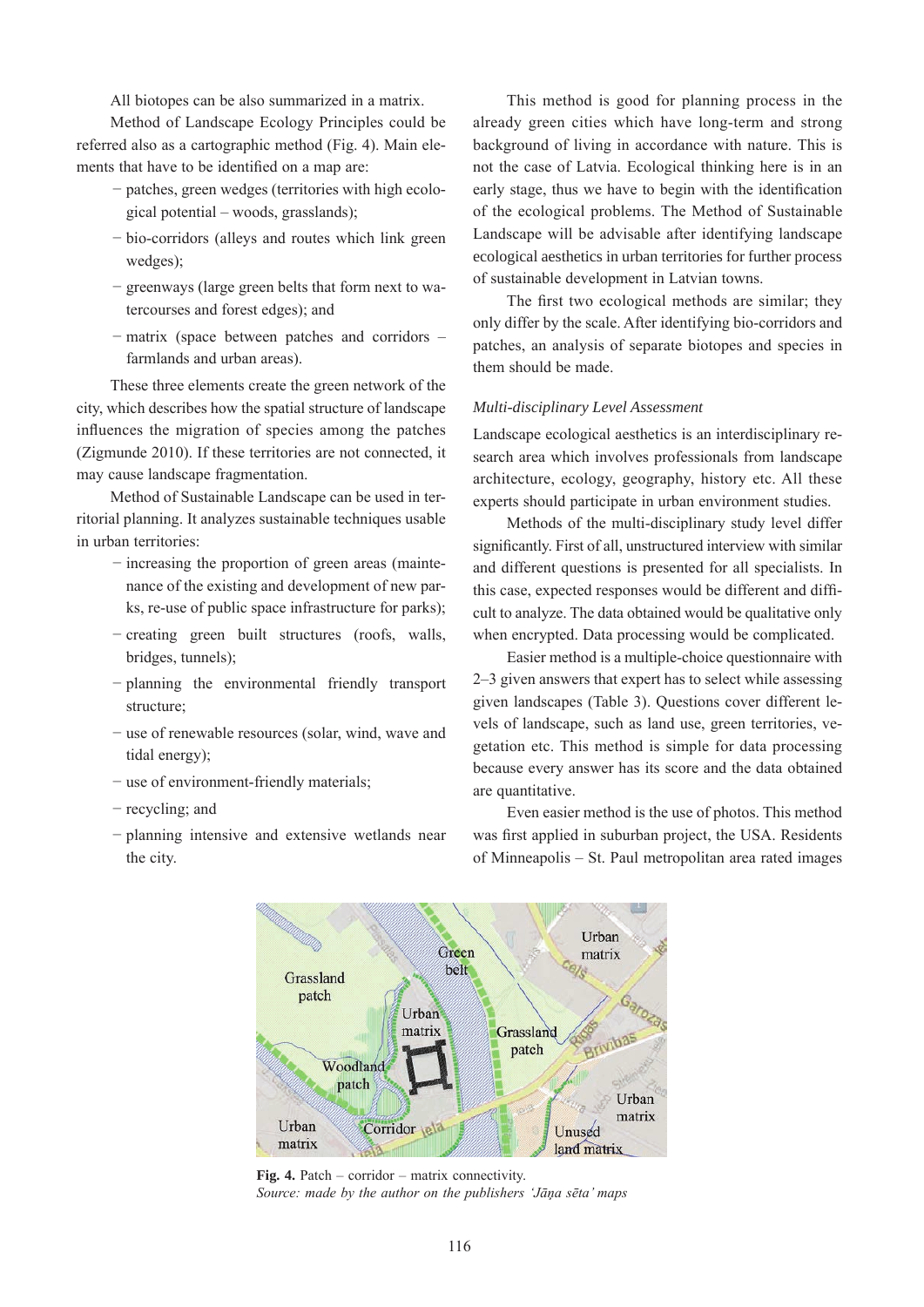|  |  |  |  | Table 3. Example of the expert questionnaire |
|--|--|--|--|----------------------------------------------|
|--|--|--|--|----------------------------------------------|

| <b>Statement</b>                                                | Answer 1                        | Answer 2                   | Answer 3                        |
|-----------------------------------------------------------------|---------------------------------|----------------------------|---------------------------------|
| Native species<br>used in<br>greenery                           | Less than $60\%$<br>of greenery | $60 - 80\%$<br>of greenery | More than<br>80%<br>of greenery |
| Species<br>diversity<br>observed in<br>greenery                 | Less than $60\%$<br>of greenery | $60 - 80\%$<br>of greenery | More than<br>80%<br>of greenery |
| Plants selected<br>according to<br>their growth<br>requirements | $\rm N_{0}$                     | Yes                        |                                 |

*Source: made by the author*

of seven landscapes, based on five dimensions: attractiveness, care, neatness, naturalness and need for maintenance (Nassaurer 1993). In order to adapt this method for experts, there should be different landscapes to form case studies. Photos from multi-storey residential areas, small garden residential areas, public parks, industrial areas and nature pavement territories in urban environment should be used. Such data obtained from assessment of landscapes would be quantitative and easily processed.

Multi-disciplinary Experts' Interview Methods are usable to reinforce the data obtained in the landscape survey.

#### *Assessment Matrix of Landscape Ecological Aesthetics*

There are many relationships between ecological and aesthetical values that exhibit specific landscape. If there are ecological natural factors, landscape will be perceived as aesthetic. If there will be visible human intention and care of landscape, it will be perceived more aesthetical than landscape without that.

A combined matrix has opposite and similar values of landscape ecological aesthetics (Table 4). Landscape values have been selected from examined scientific literature.

Landscapes are evaluated according to 1–10 score system; 1 point goes to low quality, 10 points to – the highest quality. Leaving natural form of plants has high aesthetical potential, not only ecological one. The highest landscape values for ecology and aesthetics coincide. There is a framework for values of different properties in a matrix. Evaluation criteria have the principle of gradualness. The elements of landscape which are considered ecological could be changed by those that are corresponding with aesthetics. This assessment matrix should be processed using cluster analysis (K-means cluster). Territories under evaluation can be divided into four clusters – groups of landscapes with similar ecological aesthetical values. Obtained data are represented in a graph, where x axis

| <b>Types</b><br>of landscape<br>Values | small gardens<br>Traditional | Squares, central<br>piazza | residential areas<br>Multi-storey | French formal<br>gardens | landscape parks<br>English | Wildflower<br>garden | Woodland                 | Overgrown<br>meadow | Untouched<br>waterbed    | sites<br>abandoned<br>Degraded | Industrial areas | Approach   |
|----------------------------------------|------------------------------|----------------------------|-----------------------------------|--------------------------|----------------------------|----------------------|--------------------------|---------------------|--------------------------|--------------------------------|------------------|------------|
| Order, regularity                      | 8                            | 8                          | $\overline{4}$                    | 10                       | 5                          | 5                    | $\overline{4}$           | 1                   | 1                        | 1                              | 2                |            |
| Quality of man-made elements           | 9                            | 10                         | 8                                 | 9                        | 5                          | 6                    | 1                        | 1                   | 1                        | 1                              | 8                |            |
| Visible human intention                | 10                           | 9                          | 6                                 | 10                       | 7                          | 8                    | 3                        | 1                   | 1                        | 1                              | $\overline{4}$   |            |
| Particularity                          | 7                            | 8                          | 4                                 | 10                       | 9                          | 10                   | 6                        | 1                   | 3                        | 1                              | $\overline{4}$   | Aesthetics |
| Use of outlandish species              | 9                            | 4                          | $\overline{4}$                    | 10                       | 6                          | 5                    | 1                        | 1                   | 1                        | 1                              | 2                |            |
| Use of natural forms                   | 6                            | $\overline{4}$             | $\overline{4}$                    | 3                        | 10                         | 10                   | 10                       | 10                  | 10                       | 5                              | 3                |            |
| Accordance with architecture           | 7                            | 8                          | $\overline{4}$                    | 10                       | 9                          | 10                   | $\overline{\phantom{0}}$ | -                   | $\overline{\phantom{0}}$ | $\overline{\phantom{0}}$       | $\overline{4}$   |            |
| Biodiversity                           | 5                            | 3                          | 3                                 | $\overline{c}$           | 7                          | 9                    | 9                        | 10                  | $\mathbf Q$              | $\overline{2}$                 | 2                |            |
| Accordance with landscape type         | 8                            | $\tau$                     | 5                                 | 8                        | 9                          | 9                    | 10                       | 9                   | 9                        | 1                              | $\overline{4}$   | Ecology    |
| Native species                         | 5                            | 3                          | $\overline{4}$                    | $\overline{4}$           | 7                          | 9                    | 10                       | 10                  | 9                        | 3                              | 2                |            |
| Natural elements                       | 7                            | 3                          | 3                                 | 3                        | 8                          | 10                   | 10                       | 10                  | 10                       | $\overline{2}$                 | $\overline{2}$   |            |
| Carelessness                           | 1                            | 1                          | 3                                 | 1                        | 4                          | 8                    | 9                        | 10                  | 10                       | 7                              | $\mathbf{1}$     |            |
| Wildlife                               | 4                            | $\overline{2}$             | $\overline{2}$                    | $\overline{c}$           | 7                          | 9                    | 10                       | 10                  | 10                       | $\overline{2}$                 | 1                |            |
| Unaffected nature processes            | 1                            | 1                          | 1                                 | 1                        | 5                          | $\overline{7}$       | 8                        | 10                  | 10                       | 3                              | 1                |            |

Table 4. Combined assessment matrix with ecological and aesthetical values

*Source: made by the author*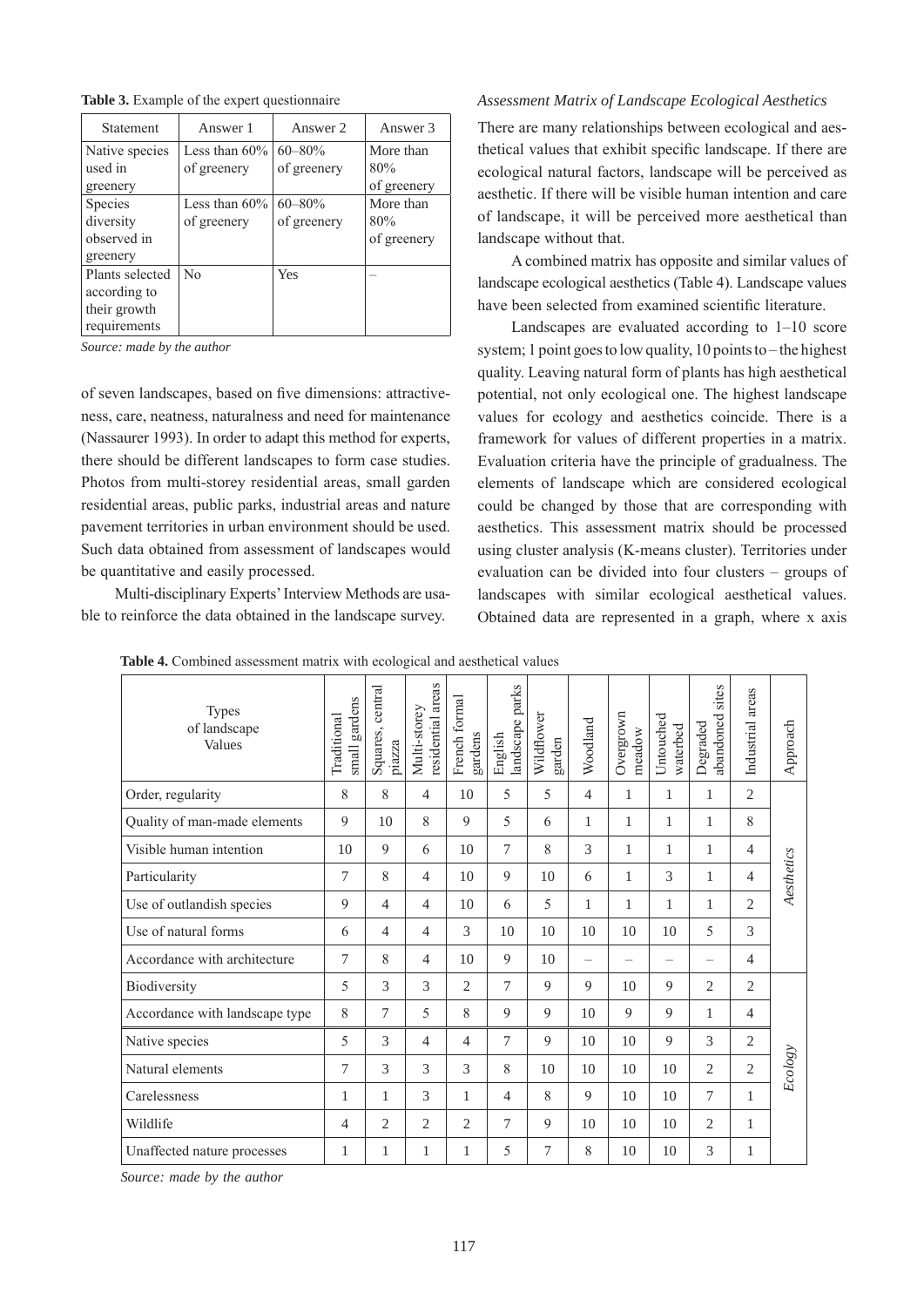

**fig. 5.** Graphical connection between landscape ecology and aesthetics. *Source: made by the author*

shows aesthetical values and y axis - ecological values (Fig. 5). The graph characterises interaction between ecology and aesthetics in different landscapes.

Landscapes with the low dimension of both aspects are abandoned sites, industrial areas and multi-storey residential areas. Overgrown meadows, untouched waterbeds and woodlands have high ecological quality and lower aesthetical quality. Man-made transformed landscapes, such as French formal gardens have low ecological quality, but high aesthetical quality. Landscapes with high quality of both aspects are English landscape parks and wildflower gardens. Ideal situation with maximum of both values is marked with a question mark for further research.

## **conclusions**

- 1. The main purpose of the research has been achieved within the framework of developed assessment matrix for identification method of landscape ecological aesthetics in urban situation.
- 2. Visual landscape assessment methods (perception-based and design method) are combinable with ecology assessment methods (landscape ecology principles, biotope structure). Landscapes with high aesthetical values often have a potential for ecological value.
- 3. The problem with multidisciplinary experts' evaluations is the difficulty of qualitative data processing. It may be simplified by providing the qualitative data with numerical values.

4. It is possible to classify the landscapes under evaluation by their acquired ecological aesthetics, if data are inserted into the assessment matrix. Further research should be made on landscapes with maximum values of ecological aesthetics. The use of this method is suitable for identifying and assessing ecological and aesthetical qualities in different landscapes.

#### **references**

- Forman, R. T. T. 1995. *Land Mosaics: the Ecology of Landscapes and Regions*. Cambridge University Press, Cambridge, UK. 656 p.
- Kühn, M. 2003. Green belt and green heart: separating and integrating landscapes in European city regions, *Landscape and Urban Planning* 64: 19–27. [http://dx.doi.org/10.1016/S0169-2046\(02\)00198-6](http://dx.doi.org/10.1016/S0169-2046(02)00198-6)
- Lövenhaft, K.; Björn, C.; Ihse, M. 2002. Biotope patterns in urban areas: a conceptual model integrating biodiversity issues in spatial planning, *Landscape and Urban Planning* 58: 223–240. [http://dx.doi.org/10.1016/S0169-2046\(01\)00223-7](http://dx.doi.org/10.1016/S0169-2046(01)00223-7)
- Lynch, K. 1960. *Image of the City*. MIT Press, Cambridge, UK. 194 p.
- Melluma, A.; Leinerte, M. 1992. *Ainava un cilvēks*. Rīga: Avots. 41 p. (in Latvian).
- Nassaurer, J. I. 1993. Ecological function and the perception of suburban residential landscapes, in Gobster, P. H. (Ed.). *Managing Urban and High-Use Recreation Settings*. USDA Forest Service North Central Forest Experiment Station St. Paul, Minnesota, USA, 55–60.
- Nassaurer, J. I. 1995. Messy ecosystems, orderly frames, in Swaffield, S. (Ed.). *Theory in Landscape Architecture*. University of Pennsylvania Press, Philadelphia, USA, 196–206.